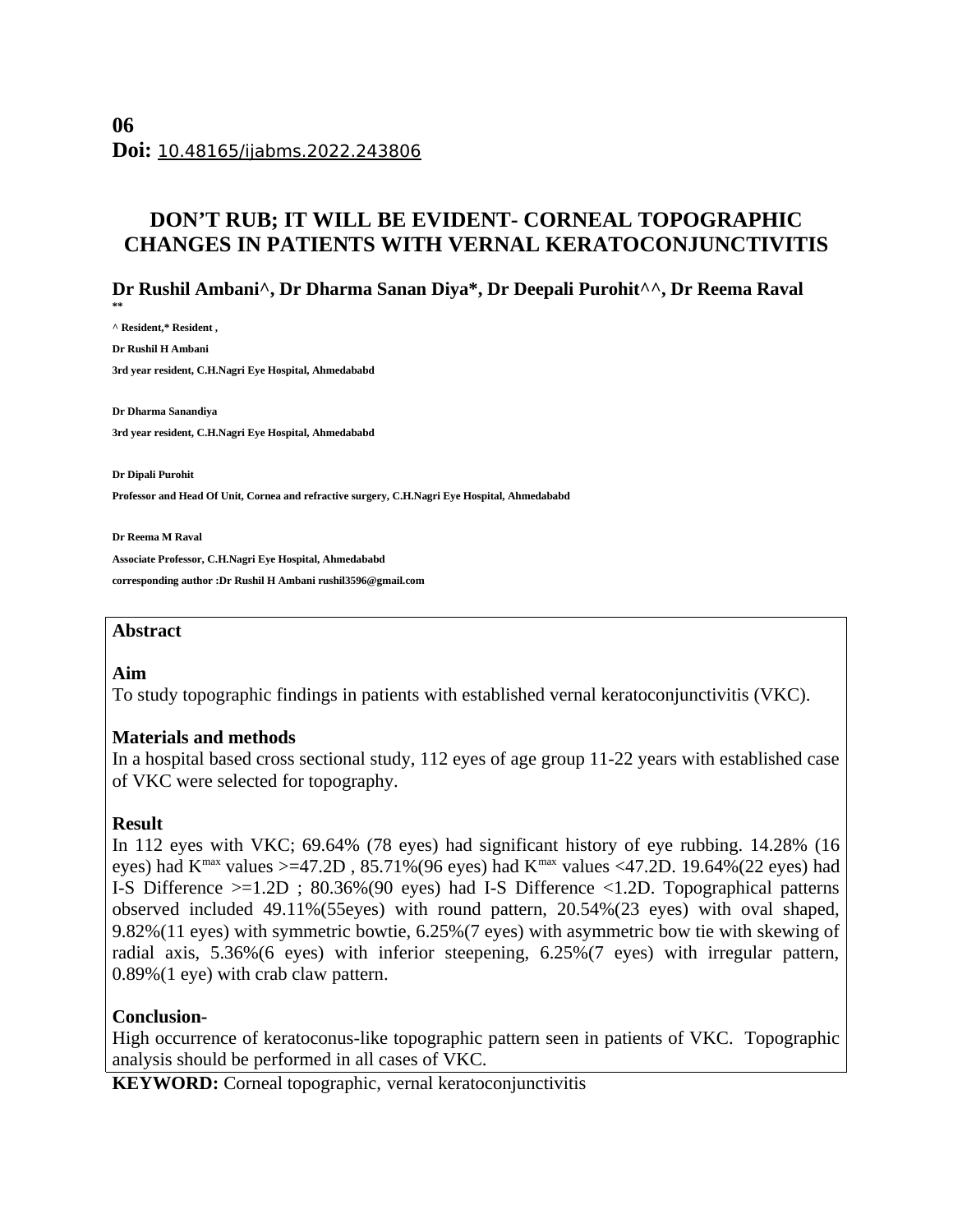### **Introduction**

Vernal keratoconjunctivitis (VKC) is a chronic, bilateral, conjunctival inflammatory condition found in individuals predisposed by their atopic background.<sup>[1]</sup> This chronic allergic disease has seasonal recurrence and is characterized by intense itching, tearing, photophobia and conjunctival inflammation. Onset usually occurs at about 10 years age and resolves after about 4- 10years after onset. VKC can be tarsal, limbal or both. Usually, VKC is considered as benign condition, severe complications such as corneal involvement, ectasias have been reported in chronic patients with more severe forms of disease  $[1]$ . Chronic rubbing of the eye has been thought to be a trigger associated with development of corneal ecstatic disorders  $[2]$ . Resultant thinning of cornea leads to protrusion, irregular astigmatism and myopia which further decreases quality of vision of the patient. In clinical practice many patients with keratoconus or other corneal ectatic disorders are found to have VKC retrospectively. Hence, this study has been taken to determine topographic changes in patients with moderate to severe VKC.

## **Materials and method**

A hospital based cross-sectional study was carried out among 112 eyes of age group 11-22 years with established case of VKC coming to C.H. Nagri eye hospital from 1 September,2019 to 1 September,2020. Patients with other coexisting diseases, diseases other than VKC, those with previous corneal scars, having history of any surgery and those unwilling to participate have been excluded from this study. Diagnosis of VKC was done based on symptoms and careful slit lamp examination findings. Slit lamp findings include examination of bulbar conjunctiva, tarsal conjunctiva, cornea and limbus. Based on these eyes were classified into mild, moderate, severe and blinding.  $[3]$ 

|                              | Mild                     | <b>Moderate</b>                             | <b>Severe</b>                                   | <b>Blinding</b>             |
|------------------------------|--------------------------|---------------------------------------------|-------------------------------------------------|-----------------------------|
| <b>Bulbar</b><br>Conjunctiva | <b>Congestion</b>        | <b>Congestion</b>                           | Thickening +<br><b>Horner-Tanta's dots</b>      | <b>Granuloma</b>            |
| Tarsal<br>conjunctiva        | <b>Micro</b><br>papillae | <b>Macro</b><br>papillae(<1mm)              | <b>Giant</b><br>papillae(>1mm)                  | Mega<br>cobblestones        |
| Cornea                       |                          | <b>Micro erosions</b>                       | <b>Macro erosions</b>                           | <b>Shield ulcer</b>         |
| <b>Limbus</b>                |                          | Focal<br>inflammation<br>$( < 180^{\circ})$ | <b>Diffuse inflammation</b><br>$(>180^{\circ})$ | <b>Limbal</b><br>deficiency |

**Table 1 Grades of VKC**

Corneal topography was performed for all patients. Details regarding steep-k, flat-k, astigmatism, I-S difference and shape of the axial map were noted. Corneal topography was performed with Atlas 9000 topography system which is a Placido-based topographer. It uses Pathfinder II Software that analyse various topographical patterns. All data was entered in computer database for statistical analysis. Topographic indices were analyzed and results were contemplated.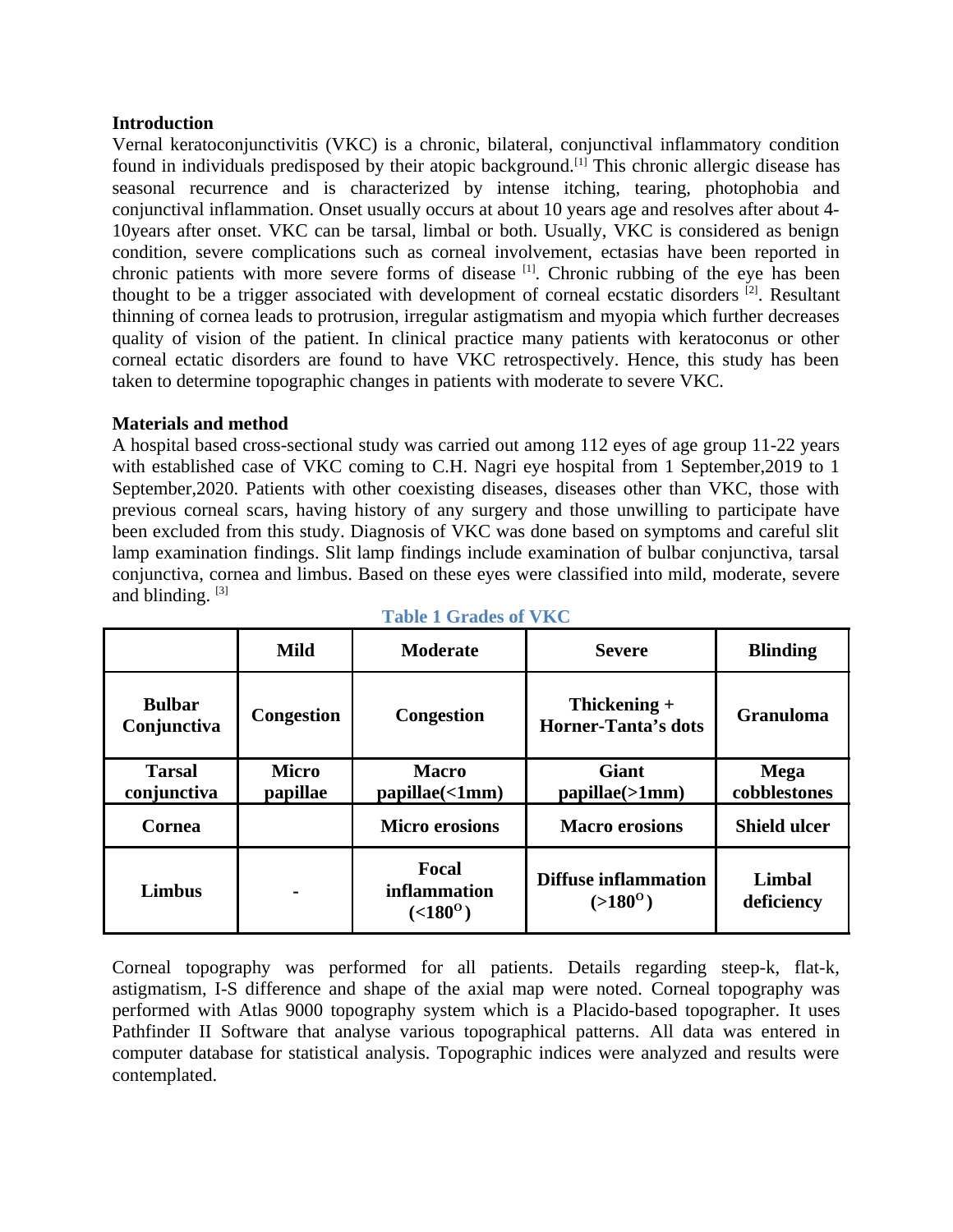

**Figure 1 Showing topographical patterns and pathfinder II analysis**



**Figure 2 Showing limbal hypertrophy**



**Figure 3 Showing cobble-stone papillae**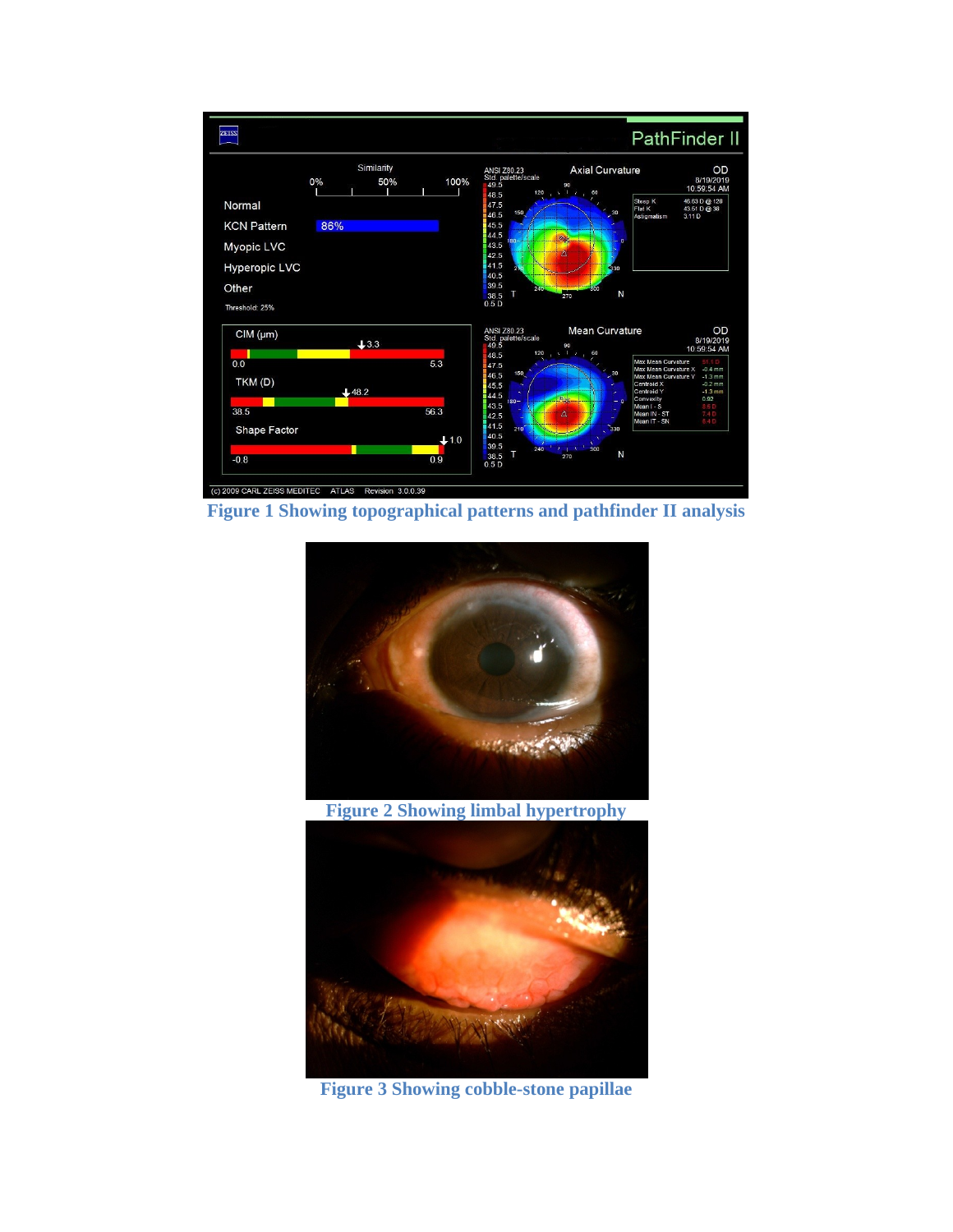#### **Results**

Among 112 eyes of age 11-22years, mean age of presentation was 14.75years. Majority of them 56.25% (63 eyes) presented with mild VKC; 33.93% (38 eyes) presented with moderate VKC and 9.82% (11 eyes) presented with severe form of VKC.



There was significant history of eye rubbing in  $69.64\%$  (78 eyes). 14.28% (16 eyes) had K<sup>max</sup> values >=47.2D, 85.71% (96 eyes) had K<sup>max</sup> values <47.2D. 19.64% (22 eyes) had I-S Difference  $>=$ 1.2D; 80.36% (90 eyes) had I-S Difference  $\le$ 1.2D. 83.04% (93 eyes) had astigmatism of  $\le$ 3D while 16.96% (19 eyes) had astigmatism of  $>=3D.V$ arious topographical patterns were observed; 49.11%(55eyes) had round pattern, 20.54% (23 eyes) had oval shaped, 9.82% (11 eyes) had symmetric bowtie, 6.25% (7 eyes) had asymmetric bow tie with skewing of radial axis, 5.36% (6 eyes) had inferior steepening, 6.25% (7 eyes) had irregular pattern, 0.89% (1 eye) had crab claw pattern.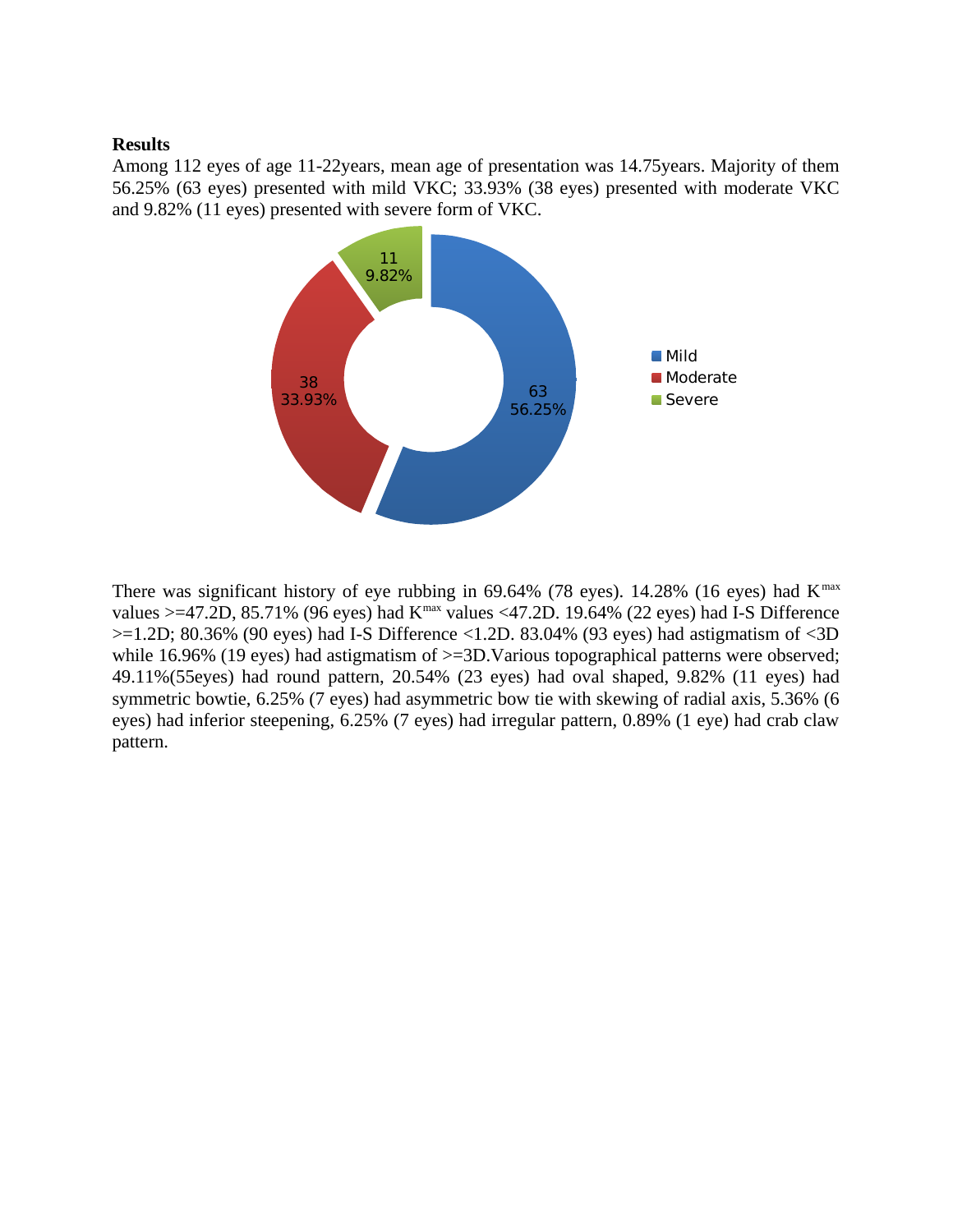

#### **Discussion**

This is a study of topographic patterns in patients of VKC. 21 eyes (18.75%) were seen to have some sort of corneal abrasions which can be considered pathological. Keratoconus-like topography is characterized by an abnormal steepening generally seen in inferior area. It may also be present as steepening in superior or central areas. This abnormal steepening causes asymmetry and a large refractive power difference on surface of cornea. Kerseras and Ruben<sup>[4]</sup> elicited a history of eye rubbing in 66% of their patients Another study by Rahi<sup>[5]</sup> reported that 48% of patients in their study rubbed their eyes. Our study reported eye rubbing in 69.64% of eyes. Dantas et al  $^{[6]}$  showed a pathological topography in 22.53% of all patients with VKC. Another study by Gautam et al  $[7]$  showed pathological topography in 11.3% of all patients with VKC. Totan et al <a>[8]</a> observed 26.8% keratoconus-like topography. Gortzak et al<br/> <a>[9]</a> observed 22.5% of keratoconus-like topography. Shoja and Besharati  $[10]$  detected keratoconus-like topography in 28% VKC subjects. Our study showed 18.75% keratoconus like topography. The use of topography as a tool for detecting corneal ectatic conditions like keratoconus may prove to